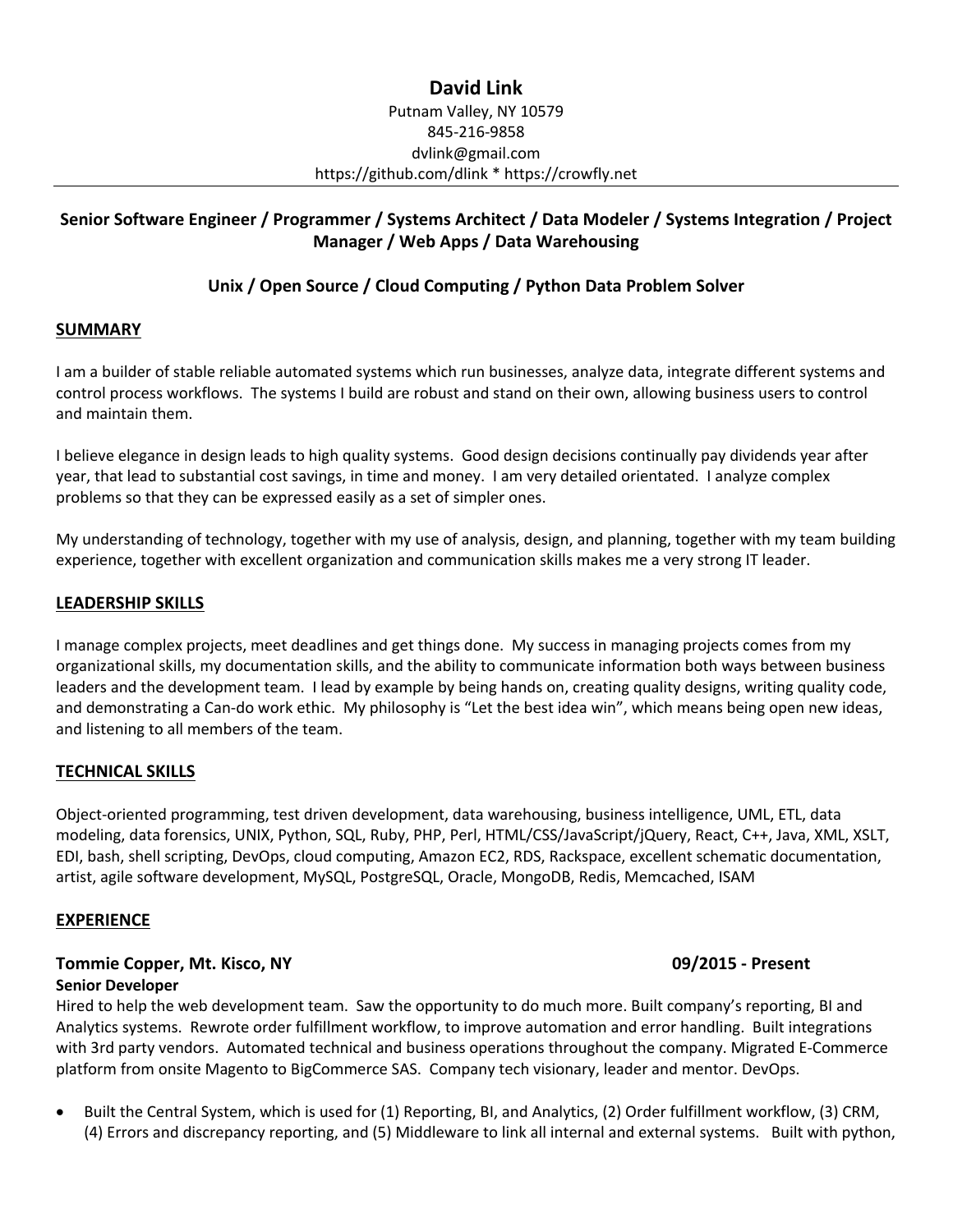YAML, MySQL, and a lightweight web front end. It runs on Linux on a cloud server. It leverages code that I open sourced: https://github.com/dlink/vlib, https://github.com/dlink/vweb, https://github.com/dlink/vreports.

- The above was achieved with excellent data modeling, diagraming, documentation using MediaWiki, and automated DevOps.
- Built myriad of integrations with 3rd parties and internal systems, using APIs, EDI, XML, sftp, csv, xlsx, and SQL.
- Understand the company's business objectives to develop and execute projects independently to achieve those objectives.
- Provide Can-Do attitude to all stakeholders to help them achieve their goals.

# **North American Power, Norwalk, CT 10/2014 – 09/2015**

**Senior Developer**

I was hired to help maintain a legacy energy usage and billing system written in PHP Zend, MySQL, and Linux.

- Built prototype replacement system to handle growth. Writing in Python, MySQL, and Linux
- Resolved complex data issues using, Heavy Data Modeling, Analytics, and Forensics

### **Flat World Knowledge, Irvington, NY/NYC/ Washington, DC 2010 - 10/2014 Senior Programmer / Systems Integration**

The team and I built the company's back-end content server (Bookserver), which became the backbone of the company's content. It allows editors to publish books, and Professors to customize them. Generates HTML, PDF and eBooks. Integrates with off-site printers to produce physical books. The system allows company stakeholders to monitor the workflow of the system. Built using Python, MySQL, Docbook, XML, XSLT, HTML/CSS, JavaScript/jQuery, CherryPy and Memcached.

Designed and Built Data Warehouse / Central Reporting System:

- Integrates Data from Ruby on Rails, Drupal, Salesforce.com, Silverpop Marketing System, PayPal, and QuickBooks
- Used for all Company Reporting
- Provides on-the-fly Analysis with custom report builder controls.
- Draws Geo Map of Institutions that use our Textbooks.
- Analysis: Data Mining, Data Forensics, Data Cleaning, Data Modeling, and ETLs.
- Developed open-source Simple Python Framework modules: vweb, and vlib available on github/dlink.
- Written in Python, MySQL, HTML/CSS/JavaScript/jQuery/d3, and Pentaho Data Loader

# Salesforce Integration:

- Integrates Salesforce with our website.
- Developed Open Source SalesforceApi wrapper, Python, and MySQL

# Commerce Server Rewrite:

- Data migration of Commerce Server frin Drupal to Ruby on Rails.
- Built PayPal processing, Printer Order processing, Taxcloud integration, in Ruby on Rails

# Move to Cloud Servers:

- Set up Rackspace Dedicated and Cloud Servers and Amazon EC2 Instances with RDS databases.
- Created reusable Server Images loaded with full production tool stacks (Uberservers)

# Automated Royalty Reporting

- Accurately report author royalty reporting for Accounting Department
- Multiple Authors with different pay splits, Professors can customize Author books, Separate Revenue Channels, Separate Data Sourcesm Multiple Product Types
- Written using Python, MySQL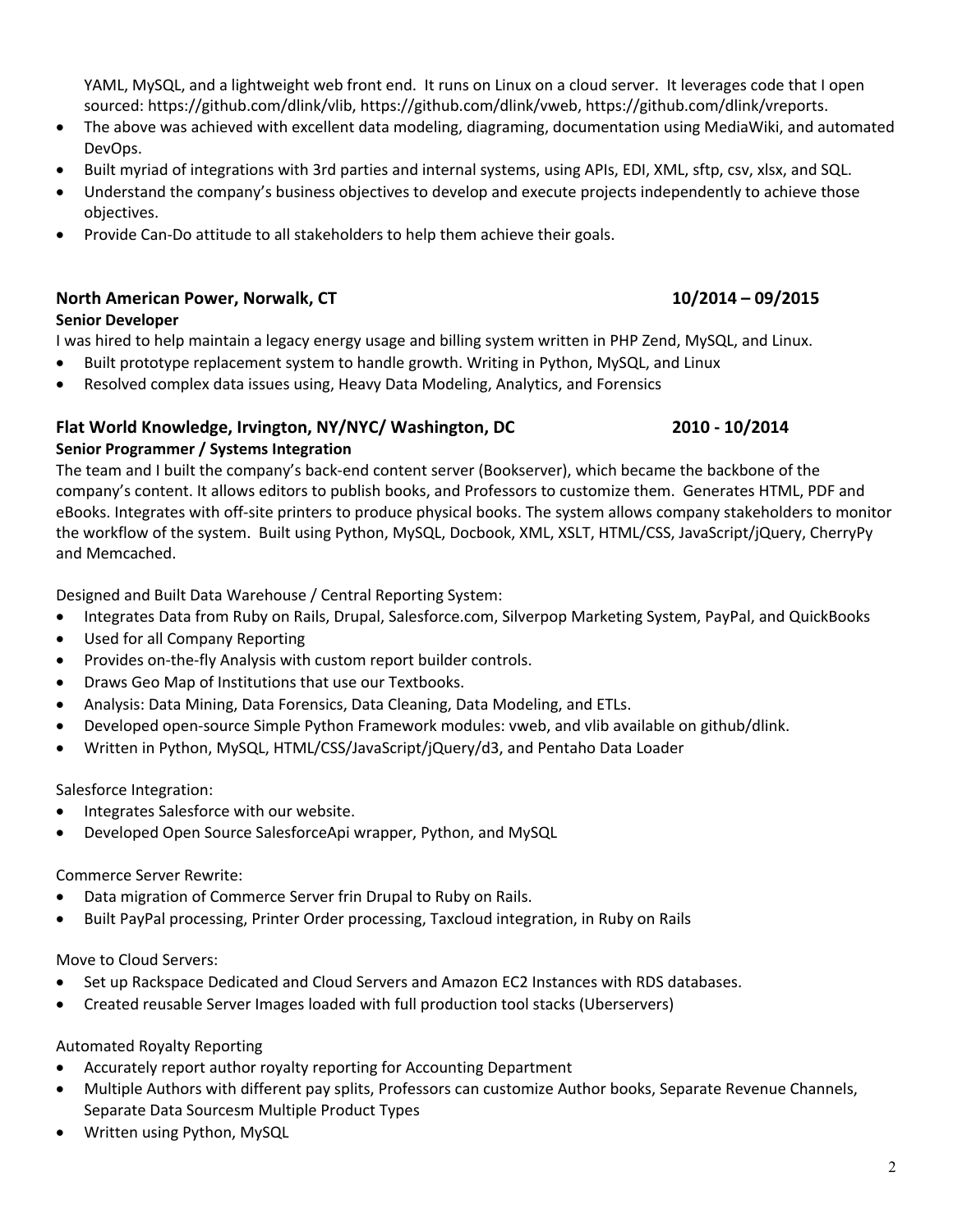# **MyPublisher.com, Valhalla, NY 2006 - 2010**

## **Data Architect / Senior Programmer**

Custom Photo Book publishing company.

My team designed and built all book manufacturing, reporting and accounting software. The Plant system includes an automated manufacturing workflow engine, resource management, and batch job processing, a well-designed Data Model and Object Model, and an online Web 2.0 Bookviewer Application. All of which MyPublisher relies to compete in the marketplace.

The Plant system is built with Python, MySQL, and HTML, running on Linux. It manages over 30 Terabytes of customer and manufacturing data. The Bookshelf System is built in PHP, Flash and HTML.

# **Nielsen Entertainment at VNU, Inc., White Plains, NY 2001 - 2006 Software Architect / DBA**

I was hired to transition the existing development staff from ISAM based technology to SQL Database technology. This was done for new development using Perl, PHP, Apache 2.0, PostgreSQL and MySQL Databases on Linux.

Built Nielsen Videoscan, a subscription-based Web Application for reporting and analysis of Movie Video retail data for multi-million-dollar clients base in Hollywood. Similar to our showcase product Soundscan for Music.

Responsible for full development life cycle from conception to market. Built with Perl CGI, Mod Perl, Apache, PostgreSQL, and Linux, Mandrake, RedHat and SUSE. The Data Model is in third normal form but is also denormalized where necessary for performance. 125 Gigabytes of data. Object Data Layer. Custom web-based data warehouse query facility that does not require a browser plug-in. UML diagrams used for communicating new design specification s to developers.

Built operations tool to help analysts support the main SoundScan system using a central database of common attributes. Built with PHP, Apache, MySQL on Linux.

# **Oracle Corporation, Valhalla, NY 1995 - 2001**

## **Software Development Manager**, Dec. 1999 - Jun 2001:

Development manager of the Oracle Internet Procurement Enterprise Connector (OIPC) which integrates Oracle Applications with SAP and other ERP systems. My team consisted of four senior engineers. Software relies on middleware for B2B or A2A at large client sites. Built with PL/SQL, Oracle RDBMS 8i using OAG compliant XML for transactions, Java, Perl, running on Solaris and Linux.

# **Senior Principal Engineer,** Feb 1998 - Nov 1999:

Developed pilot project for Oracle Process Manufacturing application (OPM) using Oracle Business Components for Java (BC4J) using JDeveloper and Oracle RDBMS 8i on Solaris.

In charge of Global C Coding Standard Compliance project (OCCS) for all of OPM. Converted 1,000,000 lines of C code successfully. Project included research, programming, automation and cross functional team coordination with the help of 10 engineers. Used ANSI C, Oracle RDBMS, PL/SQL, OCI, Oracle Pro\*C, Oracle Forms, and Perl on Solaris and Linux.

# **Senior Applications Engineer**, Jan 1997 - Jan 1998:

Developed Capacity Requirement Planning (CRP) and Material Requirement Planning (MRP) modules of the Oracle Process Manufacturing Application (OPM). Built with C, Oracle Pro\*C for the SQL, JACC JAM, and Oracle RDBMS, Unix shell scripting in (ksh).